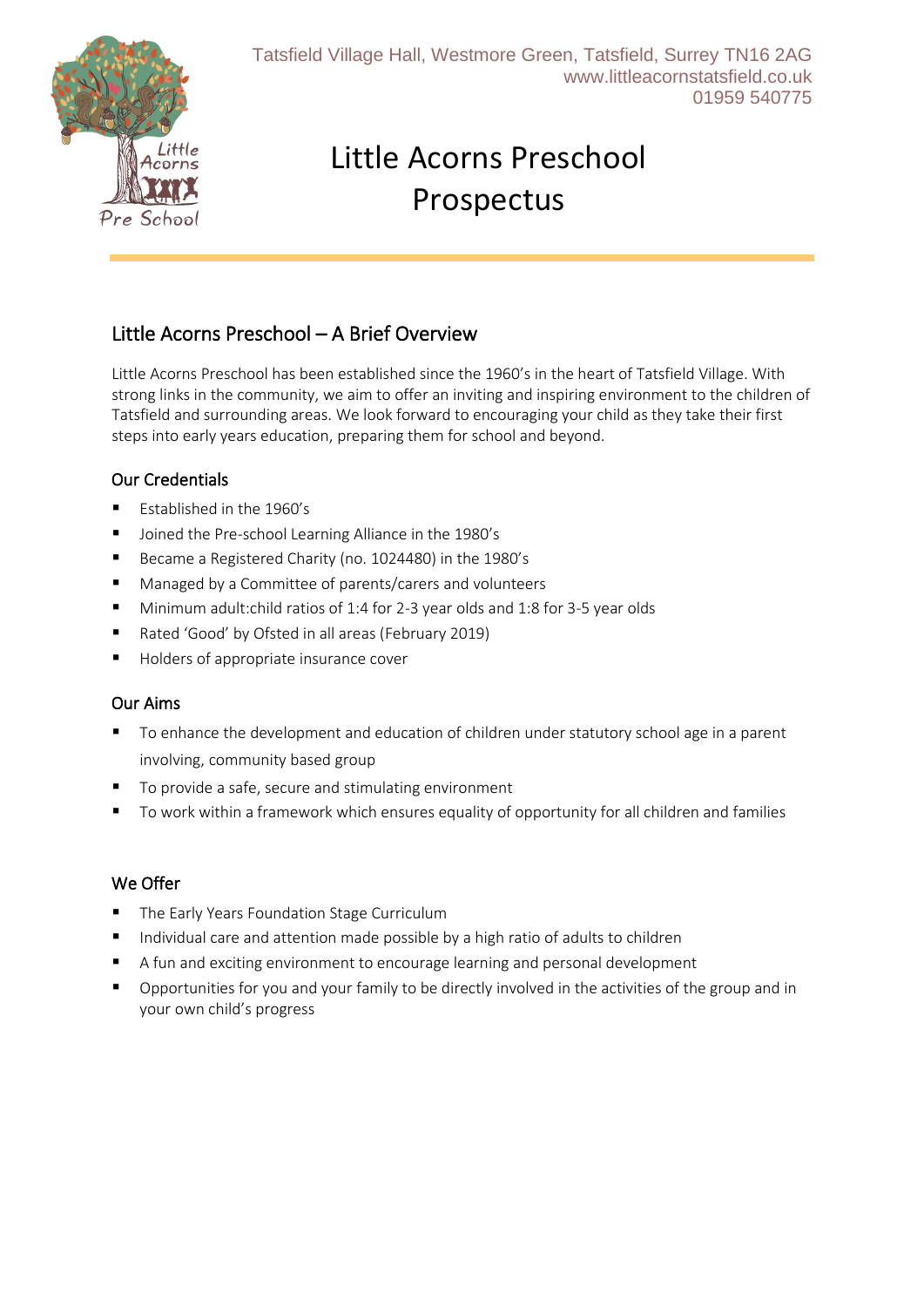

## Our Sessions, Fees and Funding

|      | <b>Monday</b> | Tuesday     | Wednesday      | <b>Thursday</b> | Friday         |
|------|---------------|-------------|----------------|-----------------|----------------|
| AM   | 9.00-12.00    | 9.00-12.00  | $9.00 - 12.00$ | 9.00-12.00      | $9.00 - 12.00$ |
| - PM | 12.00-15.00   | 12.00-15.00 | 12:00-15:00    | 12.00-15.00     | (lunch 12-1)   |

We offer preschool sessions for children aged 2 to 5 years in the morning (9am-12pm), afternoon (12-3pm) or all day (9am-3pm) and lunch club every day 12-1. Lunch Club can be added to any morning session for an additional £5 charge. We do not currently offer afternoon sessions on a Friday.

For our three-hour morning or afternoon session we charge £17.00, payable half-termly in advance. Once the child is eligible for the Nursery Grant Fund then this will be claimed by us directly from Surrey Supporting Children Team on completion of the relevant paperwork.

We are also pleased to accept 2 year old 'FEET' funding, 30 Hours extended funding (up to a maximum of 24 hours) and childcare vouchers from a number of different providers including Co op, Sodexo, Childcare Plus, Computershare, Edenred, RG Childcare and Care-4.

Please see our policies on Admissions, Fees and Late Payment for more information.

# Our Daily Programme

Each session is run according to a timetable to provide routine for the children and structure for the adults in the group. We are flexible and respond to the children's needs and requests where possible. Visitors are welcome at any time, but staff will have more opportunity to answer questions between 09.15-11.00. Each session will contain the following elements, timed according to the children's needs.

|       | <b>Morning Session</b> |       | <b>Afternoon Session</b>              |
|-------|------------------------|-------|---------------------------------------|
| 9.00  | Arrival                | 12.00 | Afternoon Arrival and registration    |
| 9.20  | Free play              | 12.10 | Free play                             |
| 9.30  | Outside play           | 12.45 | Lunch                                 |
| 10.15 | Snack                  | 13.45 | Free play                             |
| 11.00 | Free play              | 14.00 | Tidy up                               |
| 11.20 | Tidy up time           | 14.10 | Outside play                          |
| 11.40 | Story and song time    | 14.40 | Song and story time                   |
| 11.50 | Show and Tell          | 14.45 | You are free to collect your child    |
|       |                        |       | from 14.45 for a 15.00 school pick up |
| 12.00 | Home time/Lunch Club   | 15.00 | Home time                             |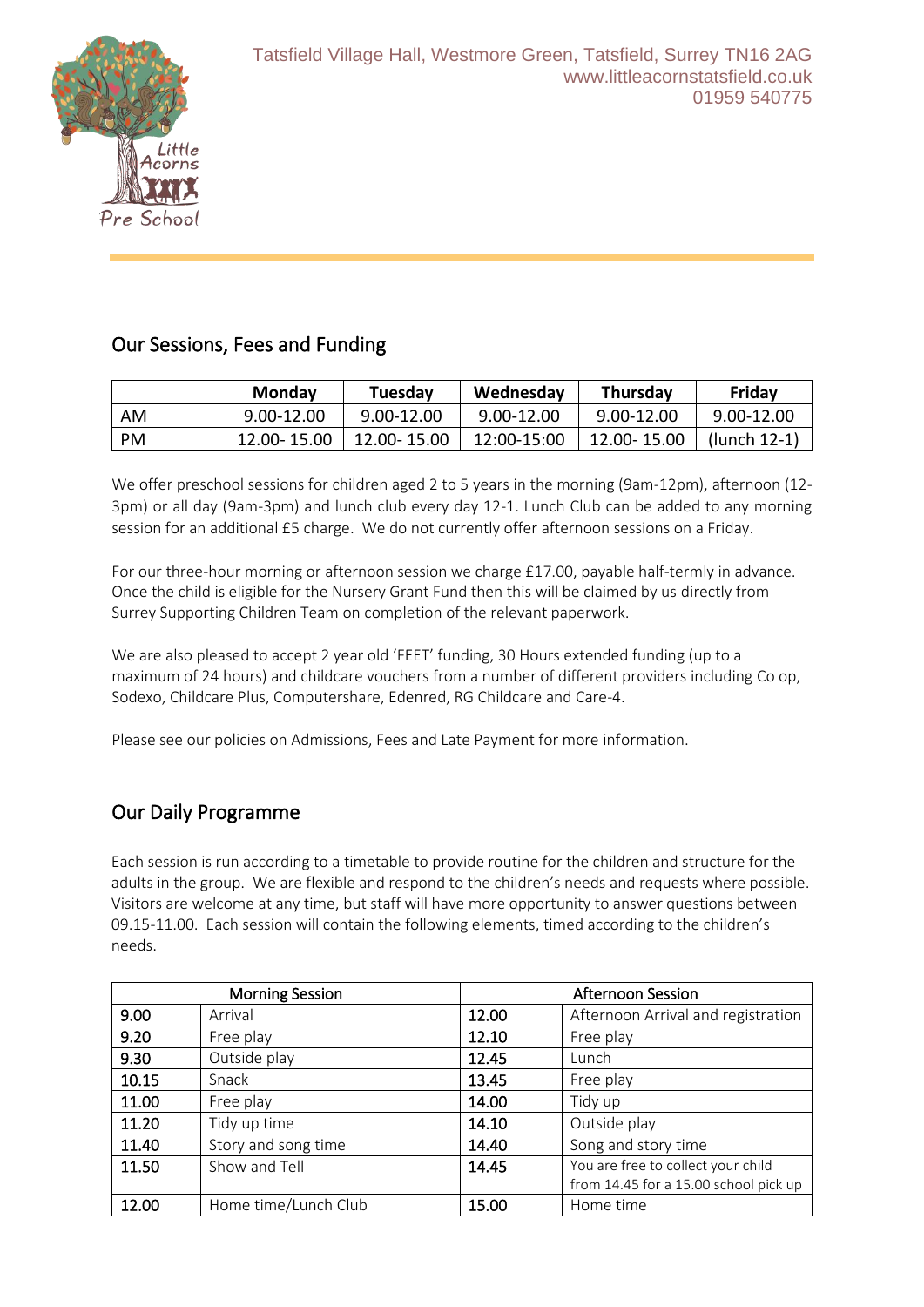

# Breakfast Club

We are pleased to be able to offer a 'breakfast club' to preschool, key stage 1 and 2 children. Children are provided with a healthy breakfast, time to play and quiet time for spelling and reading before being walked over to neighbouring Tatsfield Primary School, and preschool children given continuing care through to preschool hours. This is available Monday-Friday during Tatsfield school term time from 07.15- 08.45, costing £7 for pre-booked sessions or £8 for ad-hoc mornings.

### Committee and Management

Little Acorns is a registered charity run by a voluntary committee (operating under PLA constitution) elected annually constituted predominantly of parents of children attending the preschool. This ensures that major decision-making is always in the hands of those who use the group. The committee is responsible for reviewing both policy and practice and for the employment, appraisal and training of the pre-school staff. It also manages fundraising activities. The Annual General Meeting (AGM), at which the committee for the following year is elected, is held in the Autumn of each year and all parents are informed in good time, so they are able to attend. The 2019-2020 Committee is as follows:

| Chair     | urner ،<br>Lisa. |           |            |
|-----------|------------------|-----------|------------|
| Treasurer | Ruth<br>i avlor  | Secretary | Lucy DuMay |

#### Parental Involvement

Little Acorns recognises parents and carers as the first and most important educators of their young children. In addition to committee work, parents and carers are welcome to:

- Work in the group with the children
- Assist with fundraising
- Represent Little Acorns at branch and county activities of the Pre-school Learning Alliance (PLA)
- Attend open meetings of the PLA
- Attend training courses, workshops and conferences organised by the PLA & Surrey Early Years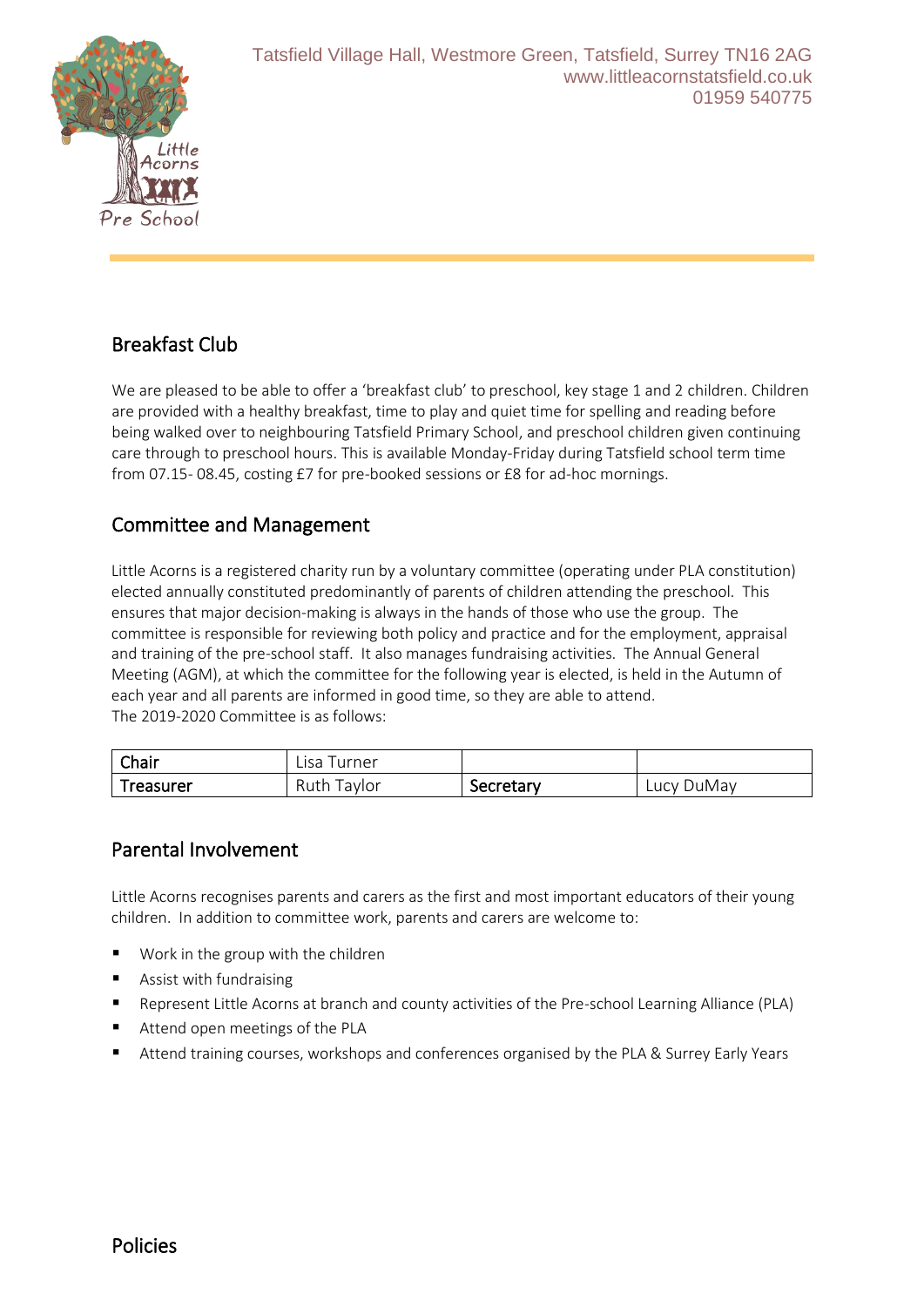

Little Acorns Staff are committed to a comprehensive set of policies which ensure the maintenance of high standards of care. Our policy document is available for viewing at any time and is located by the noticeboard in the foyer. Parents are emailed a copy of our policies and procedures in their welcome email and the latest copy is also available on our website. All of our policies are designed to offer the best possible experience for the children and families in the group and are reviewed on a regular basis. Comments and suggestions from parents are always welcome; a suggestion box is in the foyer for this purpose, or please speak to any member of staff or the committee.

# Staff and their Roles

| <b>Staff</b>              | Role                                                                           | Qualifications                                                             |
|---------------------------|--------------------------------------------------------------------------------|----------------------------------------------------------------------------|
| Jackie Apps               | Manager and DSL (Designated<br>safeguarding lead)                              | Cache Diploma in Preschool practise<br>(Level 3), First Aid                |
| Jenny Dickens             | Deputy Supervisor and SENCO<br>(Special Educational Needs<br>Coordinator), DSL | NVQ Level 3 in Childcare and<br>Education, SENCO, First Aid                |
| Katie Bath                | Office Manager, DSL                                                            | NVQ Level 3 in Childcare and<br><b>Education, First Aid</b>                |
| Lisa Sheehy               | Practitioner and Deputy SENCO,<br>DSL                                          | NVQ Level 3 in Childcare and<br>Education, First Aid                       |
| Jen Creed                 | Practitioner                                                                   | NVQ Level 3 in Childcare and<br>Education, First Aid                       |
| Kim Gibbs                 | Practitioner                                                                   | NVQ Level 2 in Childcare and<br>Education, First Aid                       |
| Dawn Ilott                | <b>Trainee Practitioner</b>                                                    | First Aid, Currently training in NVQ<br>Level 3 in Childcare and Education |
| Terri<br>Ford             | Practitioner                                                                   | NVQ Level 2 in Childcare and<br>Education, First Aid                       |
| Maxine<br><b>Bruckner</b> | <b>Trainee Practitioner</b>                                                    | First Aid, Currently training in NVQ<br>Level 2 in Childcare and Education |
| Kaylee<br>Ball            | Practitioner                                                                   | NVQ Level 4 in Childcare and<br>Education, First Aid                       |

# **Training**

Our support from Surrey Supporting Children Team ensures that we are constantly in touch with new thinking in the field of child education and care. We receive regular visits and support from them and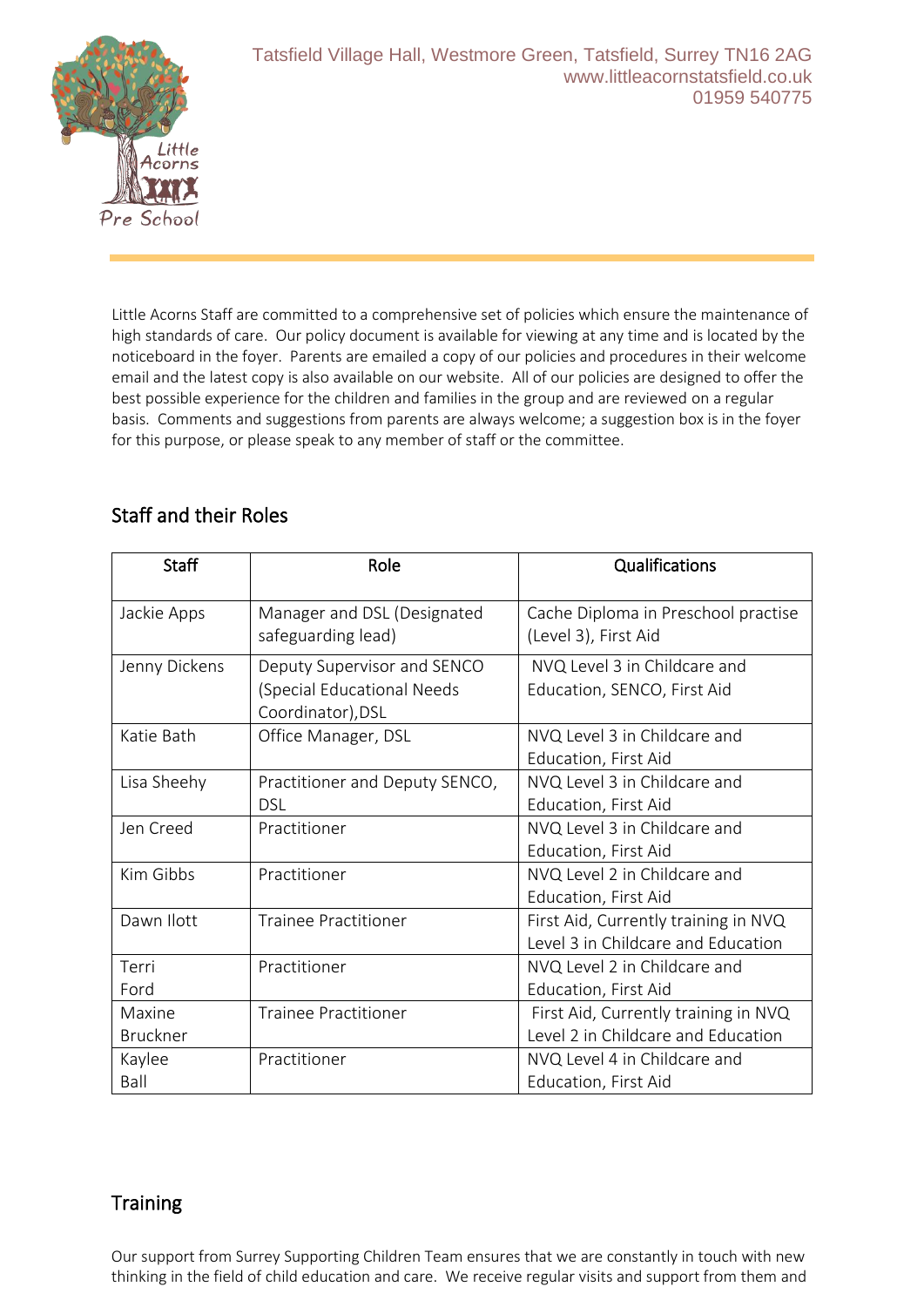

subscribe to other professional publications offering practical advice and up-to-date information. We are also members of the Pre-School Learning Alliance, who keep us up to date with various legal issues in our field and offer support and advice on all aspects of running the preschool.

We encourage all our staff to take additional professional qualifications in line with Ofsted requirements as well as being regularly updated in First Aid procedures.

For further information about the PLA, send a large SAE for a free publications catalogue to the Preschool Learning Alliance, 69 King's Cross Road, London WC1X 9LL.

## The Curriculum (including Early Learning Goals)

At Little Acorns, by means of developmentally appropriate play activities and a high level of adult input, we offer a curriculum, which leads to nationally approved Early Learning Goals. This prepares children to progress with confidence to the Reception Year at Primary School and onto Key Stage 1 of the National Curriculum.

The Early Learning Goals are divided into three prime Areas of Learning:

- Personal, Social and Emotional
- Communication & Language
- Physical development

And four specific areas:

- Understanding the World
- **Maths**
- Expressive arts and design
- Literacy

Full details of these are given in the Early Years Foundation Stage pack, along with the Early Learning Goals and individual 'Stepping Stones' to attain each goal. By following these guidelines we can ensure your children are given the opportunities to achieve the age appropriate milestones.

#### Key-worker System

We operate a key-worker system, which involves the children being allocated a key person when they first start at Preschool. They will ideally have the same key-worker throughout their time at Little Acorns, promoting close relationships between children and staff which will continue as children begin their preparation for school. Key workers act as the main point of contact for parents to discuss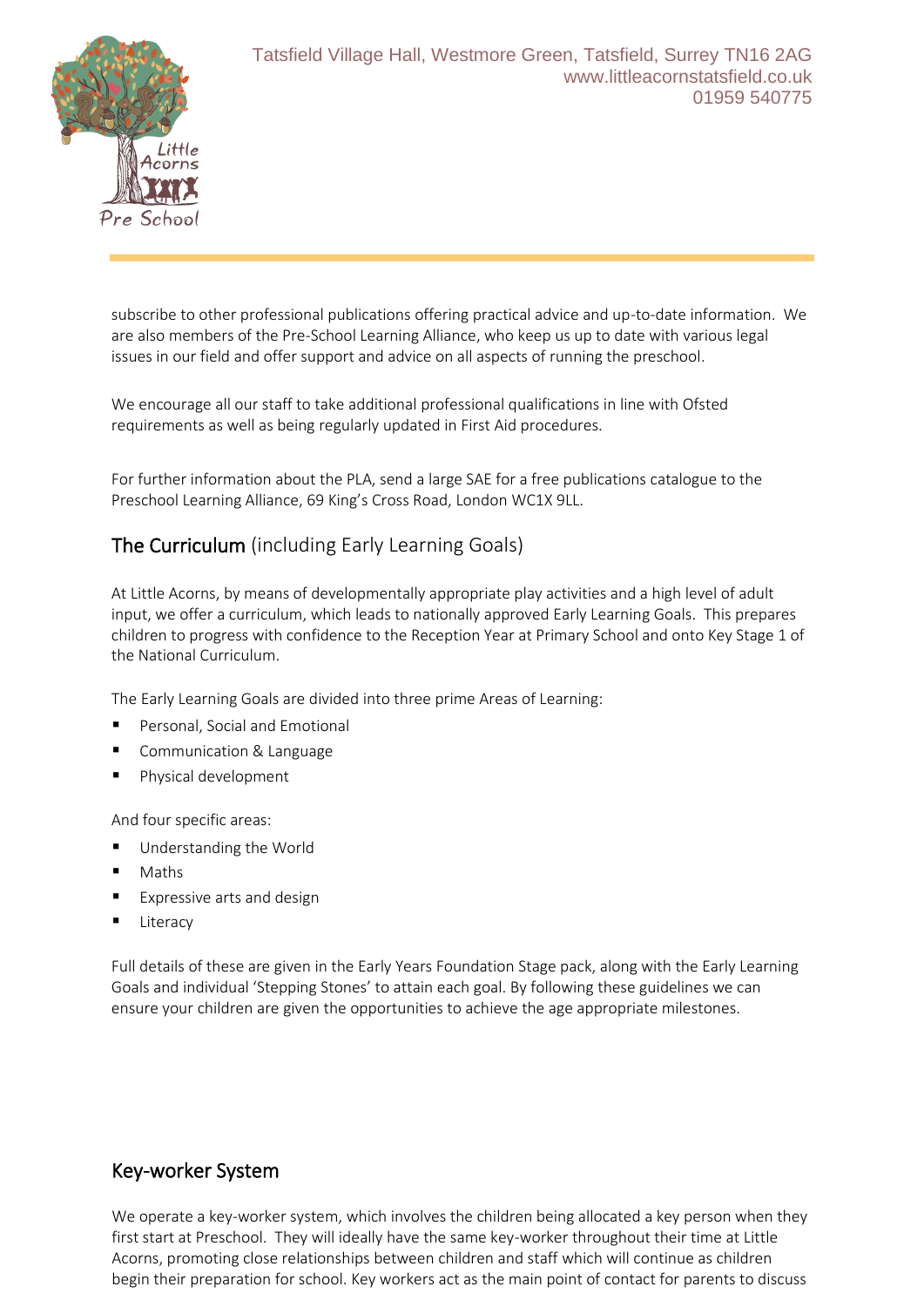

their child's learning journey through shared record keeping, ensuring that all children are supported in reaching their full potential. You are free to speak to your key-worker at any time, although it may be beneficial to make an appointment to allow uninterrupted discussion.

## School Readiness

Commencing the January before they start school, we provide children with more structured learning opportunities. Our Rising 5's children continue the process started when they first join us, preparing children for the structured learning they will experience at school, focusing on mark making and number work in smaller groups and one-to-one. Each key-worker will prepare individually tailored work to advance the children through the stepping stones towards the Early Learning Goals (which are expected to be achieved at the end of Reception Year). Some of the children's work evidencing this progress, including observations, is collated in a virtual folder (Tapestry Online Learning Journalsee below) and on leaving the pre-school passed to their new school.

## Special Educational Needs and Disability (SEND)

All children at little Acorns are seen as unique with support tailored to their individual needs. Our team is experienced in both identifying and supporting children with special educational needs to ensure they reach their full potential. Our Special Educational Needs coordinator (SENCO) is Jenny Dickens. If you have concerns about any aspect of your child's development you can discuss this in private with your child's keyworker or our SENCO.

We work closely with outside agencies including speech and language therapists and have access to funding and advice from Surrey Supporting Children Team to support our children with special educational needs and disabilities.

More detailed information on our SEND provision is contained in our 'Local Offer' document which is available to view in our foyer or on our website. You can also view more Local Offer information at www.surreylocaloffer.org.uk.

#### Behaviour management

Our children thrive in a secure environment where boundaries and behaviour expectations are clear and consistent. Staff provide a good role model for children praising and endorsing desirable behaviour. When children display unwanted behaviour staff will be consistent in their response, offering children strategies for handling any conflict, making clear to the child in question that it is the behaviour and not the child that is unwelcome. See our behaviour management policy for full details.

Our Behaviour Management leads are Jenny Dickens and Lisa Sheehy. We are able to offer advice and support including access to 'parent puzzle' workshops for parents who are experiencing difficulties with their child's behaviour at home.

# Tapestry Online Learning Journal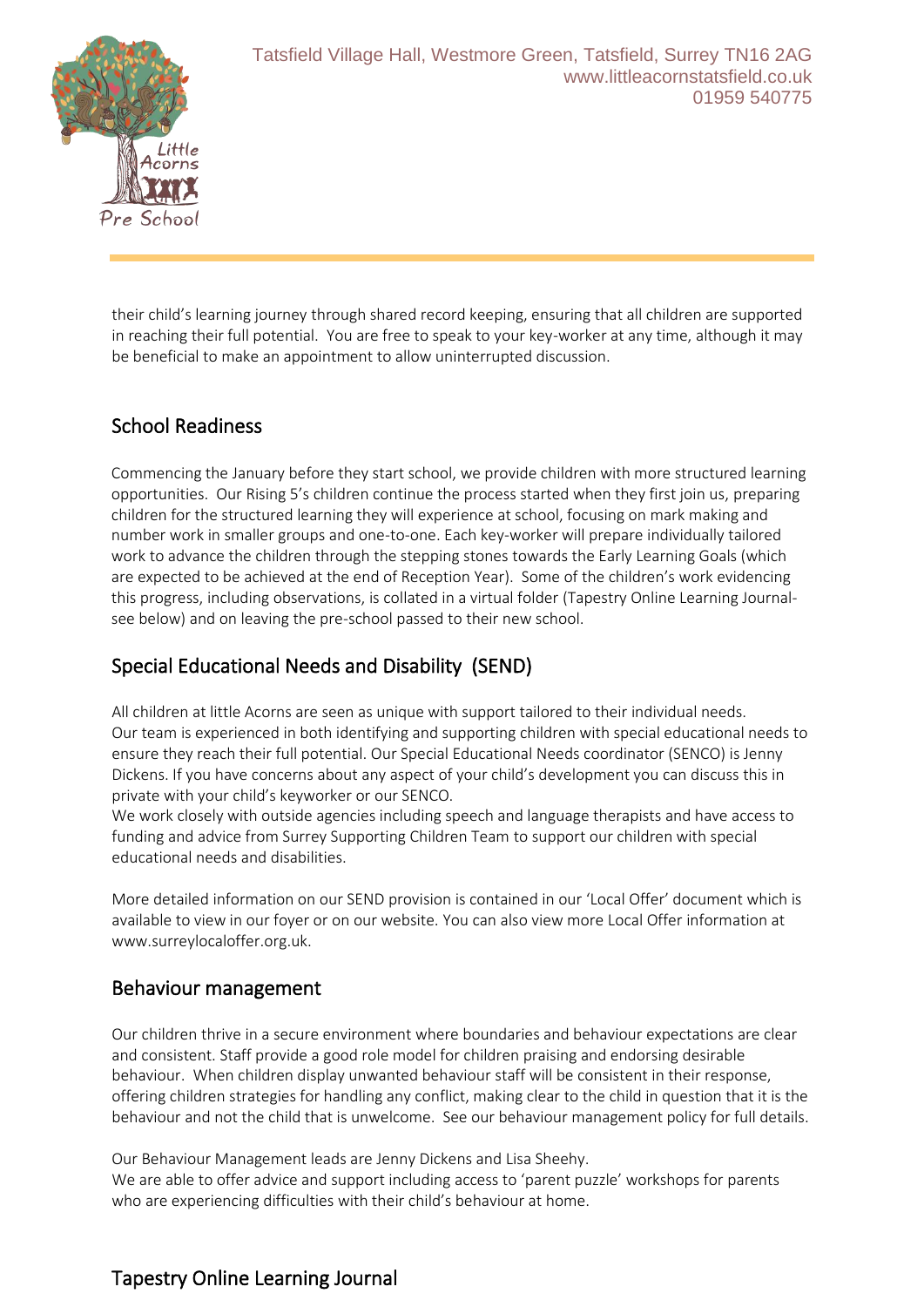

To record and track your child' development at Little Acorns we are pleased to use Tapestry Online Learning Journal. Your child's keyworker uses this to capture your child's experiences and allows them to monitor their development and learning. All of this information is shared with parents through Tapestry online, allowing you to share your child's journey by viewing text, images and videos of their progress and special moments. Tapestry also allows parents to comment on observations and upload your own observations from home making it an excellent two-way form of communication between parents and keyworkers. We also use the Tapestry care diary function which details day-to-day information such as nappy changes. When your child begins at Little Acorns you will be issued with unique log in details allowing you to securely access their online learning journal.

## Where To Next?

Children from Little Acorns generally go on to attend Tatsfield Primary, Biggin Hill Primary or Oaklands Primary schools. Our staff liaise with the local schools, and Tatsfield Primary in particular, in order to make the transition from pre-school to primary school as smooth as possible.

#### How To Contact Us

We hope that your child's time in Little Acorns will be very happy and rewarding. If you have any queries, or if we can be of any help, please contact the staff or committee at any time.

| Jackie Apps (Manager) | 01959 540775<br>info@littleacornstatsfield.co.uk   |
|-----------------------|----------------------------------------------------|
| Lisa Turner (Chair)   | chair@littleacornstatsfield.co.uk                  |
| Katie Bath (Office)   | 01959 540775<br>office@littleacornstatsfield.co.uk |

# Key Information for Parents and Carers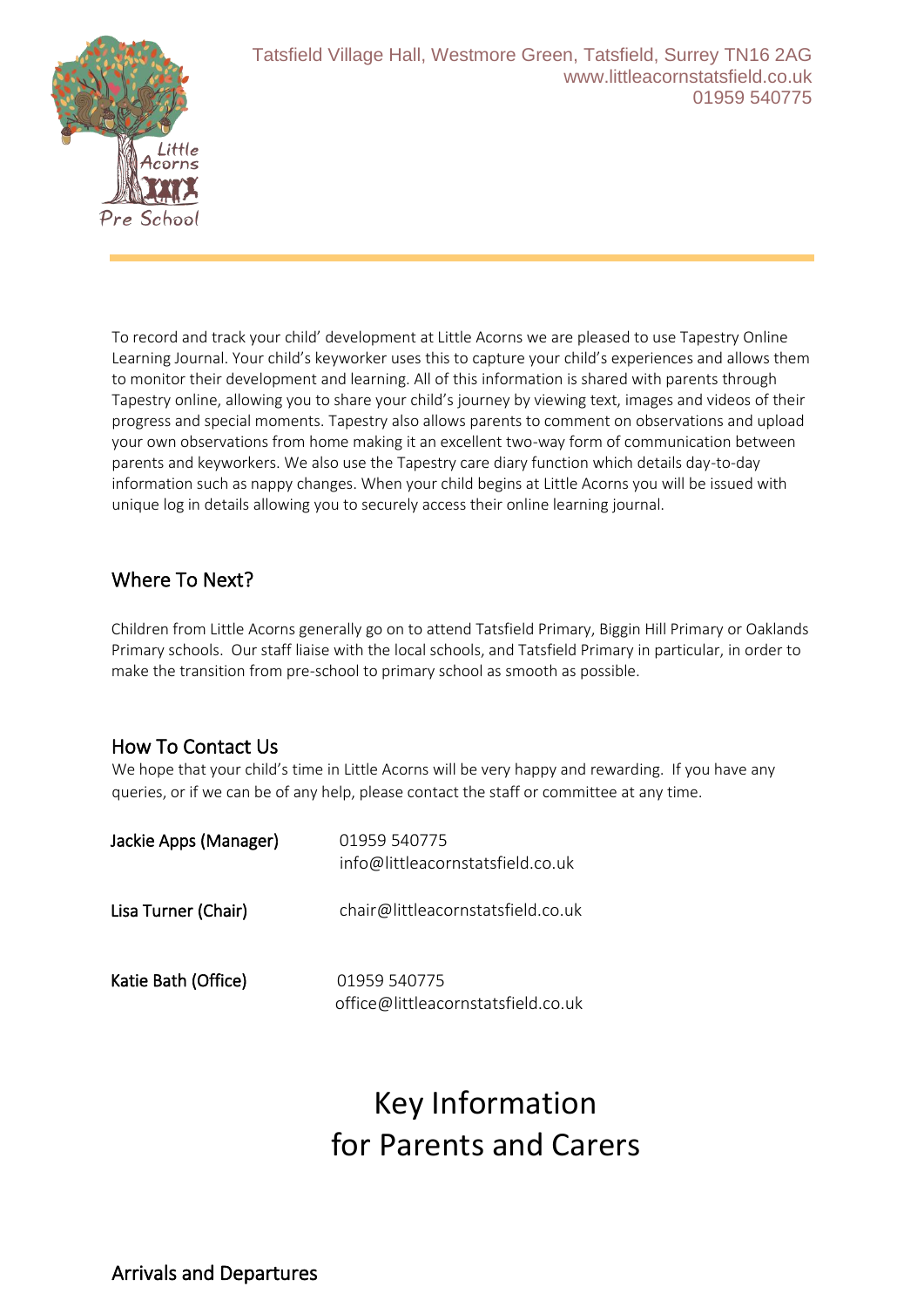

Upon arrival children should leave outdoor shoes, coats and bags on their named coat hook in the cloakroom. Staff open the door at 09:00 and welcome the children. A member of staff will always be in the foyer in case you need to speak to anyone.

The person collecting the child at the end of the session will be assumed to be the same parent/guardian who dropped the child off and staff will not allow a child to leave with anyone else unless prior arrangements have been made and this person is named on your child's 'permissions to collect' information. If a regular arrangement is to be made, e.g. 'Nanny to collect every Wednesday', then a letter to this effect can be given to us. A contact number for this person should be included if possible please.

#### Fees

At the beginning of each half term you will receive an invoice for your child's sessions if they are unfunded; fees are payable in advance on a half-termly basis. Please ensure that payment is made before the date stated on your invoice by leaving payment in the 'fees' box in the foyer or by BACS or childcare vouchers (details will be on your invoice). Fees continue to be payable if a child is absent, however in cases of prolonged absence parents should consult the committee about fee payment. Each child's attendance at the group is conditional upon continued payment of any necessary fees; please see our policies on fees and late payments for more details.

Please also ensure that you are prompt in collecting your child at the end of their session as an additional fee will be charged for repeated late collection/early drop off.

#### Settling In

A child who is tense or unhappy will not be able to play or learn properly, so it is important for parents and staff to work together to help the child feel confident and secure in the group. We recommend that children make at least two visits before they start in full; parents are required to stay with the children for these visits. We also ask for the parent to be reachable during the first few sessions, so that should their child become too distressed, he/she can return to give reassurance.

We recognise that it takes longer for some children to settle than for others and parents should not feel worried if their child takes a while to settle. Should a child require his/her comforter or favourite small toy in school, this is allowed, and parents are welcome to stay with their child during the session if he/she becomes very distressed in their absence. See our Policy Document for further details.

# Our Dress Code

In order to feel free to explore and experiment with all kinds of materials, including messy ones, it is best to send children dressed in clothes that are easily washable and not too new. At Little Acorns we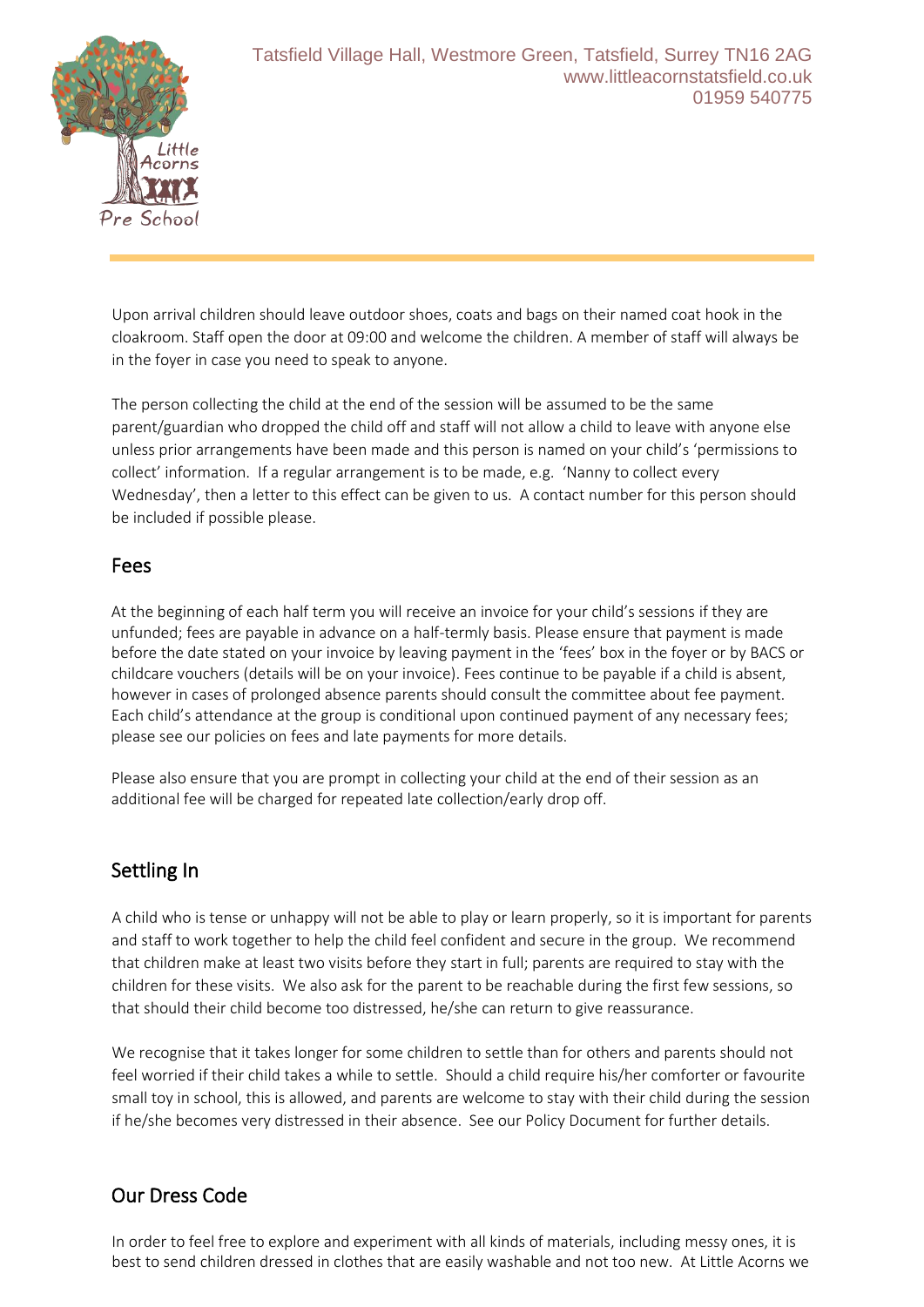

do offer a uniform, with a choice of t-shirts and sweatshirts (although these are not compulsory) and can be ordered from our office.

- $\checkmark$  We ask that you send your child in a pair of soft shoes such as plimsolls or lightweight trainers, which are changed into once your child arrives at preschool. We want to avoid any accidents with fingers being trodden on by heavy shoes as children spend a lot of time on the floor.
- ✓ Clearly labelled outdoor clothing including a coat, sun/winter hat, wellies/ trainers suitable for outdoor play.
- $\checkmark$  Sleeves which can be pushed up or which roll up are useful, particularly for water play.
- $\checkmark$  Simple clothing which children can manage by themselves when going to the toilet and putting on and off their outdoor clothes without being too dependent on other people's help.
- ✓ It is not essential that children are potty-trained before attending the pre-school, but spare nappies and wipes are required each day as the pre-school does not keep a supply of their own.
- $\checkmark$  Whilst we do have an 'emergency' supply of clean clothes, please supply your own change of clothes in case of accidents. Donations to our supplies are always welcome.
- $\checkmark$  For safety reasons, we do not allow children with pierced ears to wear earrings other than studs. No other jewellery is allowed.

#### Food and Drink

Water bottles must be provided from home and these are available for the children to drink at any time throughout the session, particularly on hot days. We provide children with a drink of fresh semiskimmed pasteurised cow's milk or water. Should you wish your child to have a certain drink, e.g. water only, please advise us and we will ensure this is implemented. Should your child not be able to consume cow's milk or the other options, we would ask you to provide a suitable alternative.

For morning sessions, we ask you to provide a small, healthy snack, e.g. a piece of fruit, in a named container. For afternoon sessions, please provide your child with a lunch in a named container or bag. If your child attends for the whole day please provide both a snack and lunch in separate containers.

Please do not include chocolate, crisps, biscuits, chocolate cereal bars, or any type of snack or sandwich filling that contains nuts. Please also ensure that grapes are cut lengthways in half. If your child has any food allergies please ensure you tell us as many details on this as possible on the data collection form when your child joins us and update us on any changes as soon as possible.

#### Health, Safety and Sickness

The health and safety of children at Little Acorns is paramount. We operate under a detailed policy that covers all aspects of health and safety and is available for parents to view at any time (ask to see our Policy document). Please notify the preschool if your child develops an infectious illness such as Chicken Pox etc. The same applies to cases of head lice. Children with sickness and/or diarrhoea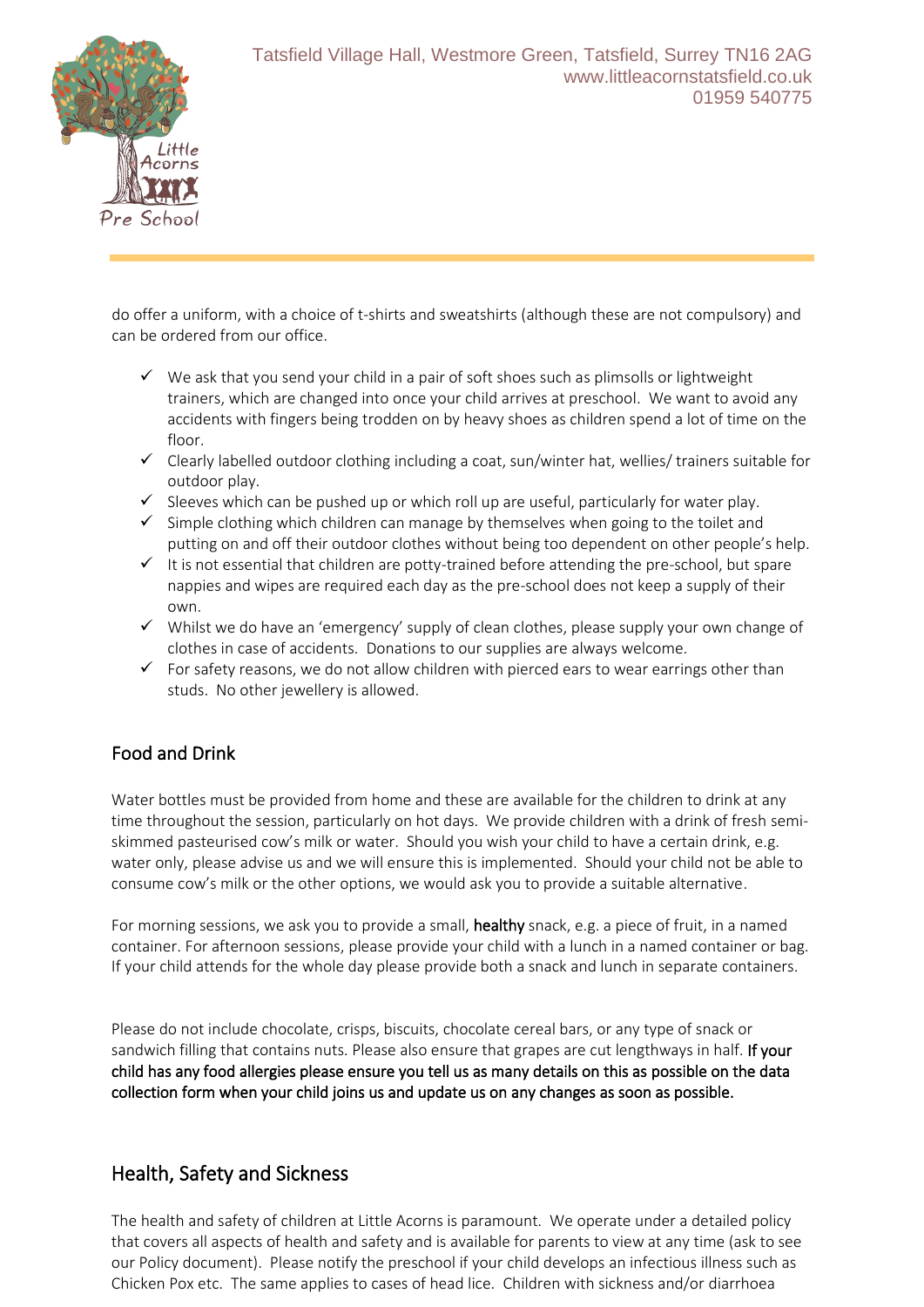

must be kept away from the pre-school for a minimum of 48 hours from their last bout of illness. Please call the preschool on 01959 540775 to notify us if your child is unable to attend a session. We adhere to all government guidelines in force regarding Covid.

## Special Activities and Events

In addition to the activities and equipment which are routinely used, we offer a variety of other activities and events for the children, e.g. guest visits and outings. These are built into the curriculum on a half termly basis and are advertised on the notice board and in the newsletter. We are also pleased to put on our end of year show in July and nativity in December which parents/ carers are welcome to join us for.

## Parent Communication

To keep parents informed we regularly email parents with key information and display this on the parent noticeboard in the foyer. A newsletter is issued to parents each term including details on the curriculum, topics being worked on and any upcoming events and outings. For day-to-day information we have a closed Facebook page which posts regular updates; please search for 'Little Acorns Pre School and Breakfast Club' to follow this information. We also have a parents WhatsApp group. When completing the Information and Consent Form when your child begins with us, please provide us with your email address to receive preschool letters; a copy of all letters are also posted on the parent noticeboard.

For two-way communication between parents and staff your child's Tapestry account allows you to comment on our observations and upload your own observations which your child's keyworker will receive. We also use the care diary feature on Tapestry which is used for day-to-day information such as nappy changing information; please be aware that this feature does not currently show on the Tapestry app and will need to be accessed from a PC.

# Photographs

In order to maintain a record of special events, visits and activities in which our children take part, we take photographs on a regular basis. These are available for parental viewing at any time. We recognise that some parents may be concerned over their child being photographed in their absence and are happy to exclude children from shots should parents request it. Parents are asked to give their agreement to their child being photographed when they complete the information and consent form when their child first starts at Little Acorns. This will be considered to be in effect until we are told otherwise.